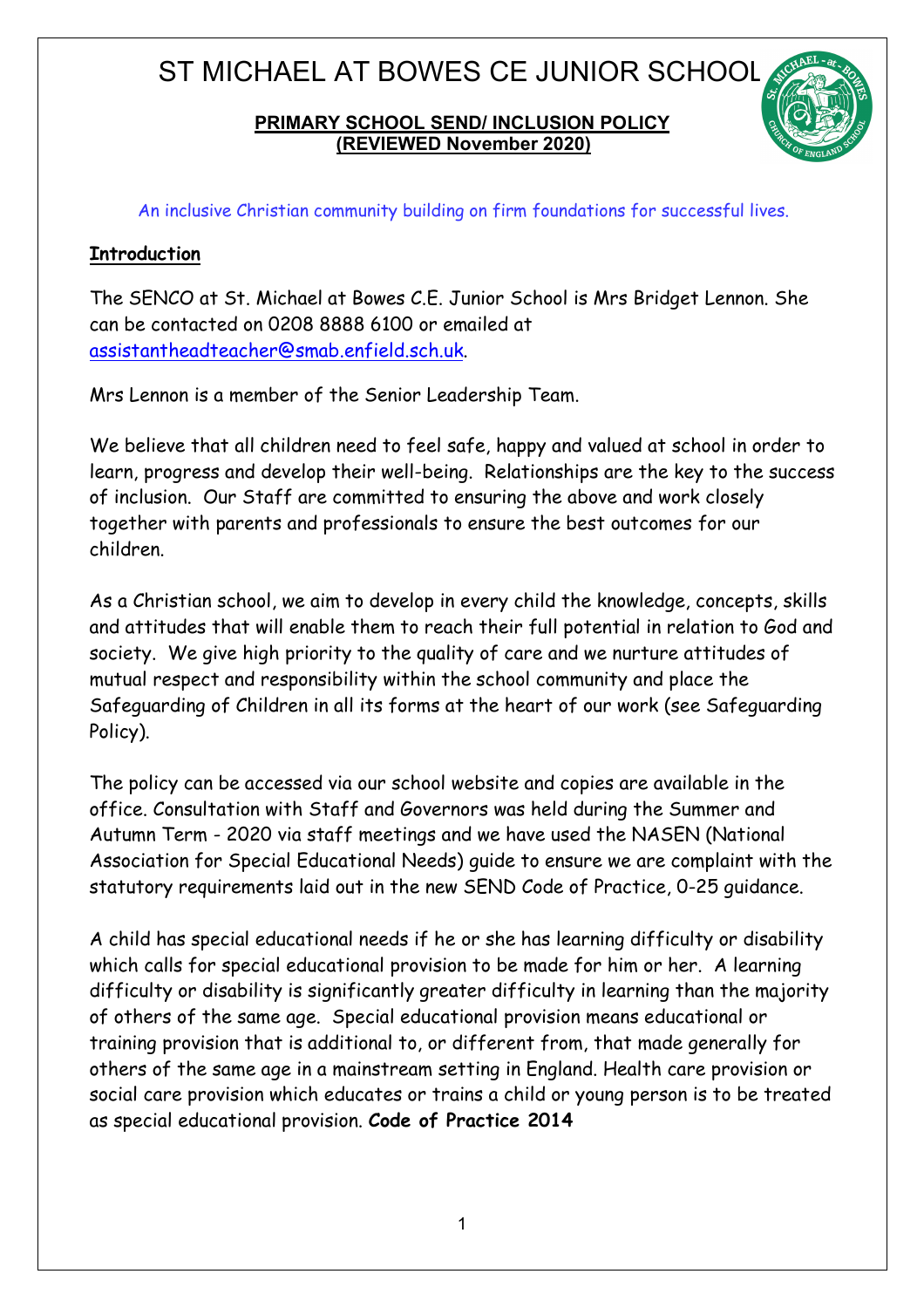Because the general level of ability within our school is high, we recognise that some children may feel disadvantaged working alongside high achieving children. They may be offered additional support, through small group or 1:1 activity, in order to boost their skills level and confidence.

The SEN policy details how, at St. Michael at Bowes C.E. Junior, we will do our best to ensure that the necessary provision is made for any Child who has special educational needs is known to all who are likely to work with them. We will ensure that all teachers are able to identify and provide for those children with special educational needs allowing them to join in all school activities together with children who do not have special educational needs.

### **Aims and objectives**

The aims of this policy are:

- To create an environment that meets the special educational needs of each child in order that they can achieve their learning potential and engage in activities alongside children who do not have SEN
- To request, monitor and respond to parents/carers and children views in order to evidence high levels of confidence and partnership
- To make clear the expectations of all partners in the process
- To ensure high level of staff expertise to meet children need, through well targeted continuing professional development
- To ensure support for children with medical conditions full inclusion in all school activities by ensuring consultation with health and social care professionals
- To identify the roles and responsibilities of all staff in providing for children's special educational needs
- Through reasonable adjustments to enable all children to have full access to all elements of the school curriculum
- To work in co-operation and productive partnerships with the Local Authority and other outside agencies, to ensure there is a multi-professional approach to meeting the needs of all vulnerable learners
- To raise the aspiration of and expectation for all children with SEN
- To provide a focus on outcomes for all children and not just hours of provision/support

### **Objectives**

- To identify and provide for children who have special educational needs and additional needs
- To work within the guidance, provide in the SEND Code of Practice 2014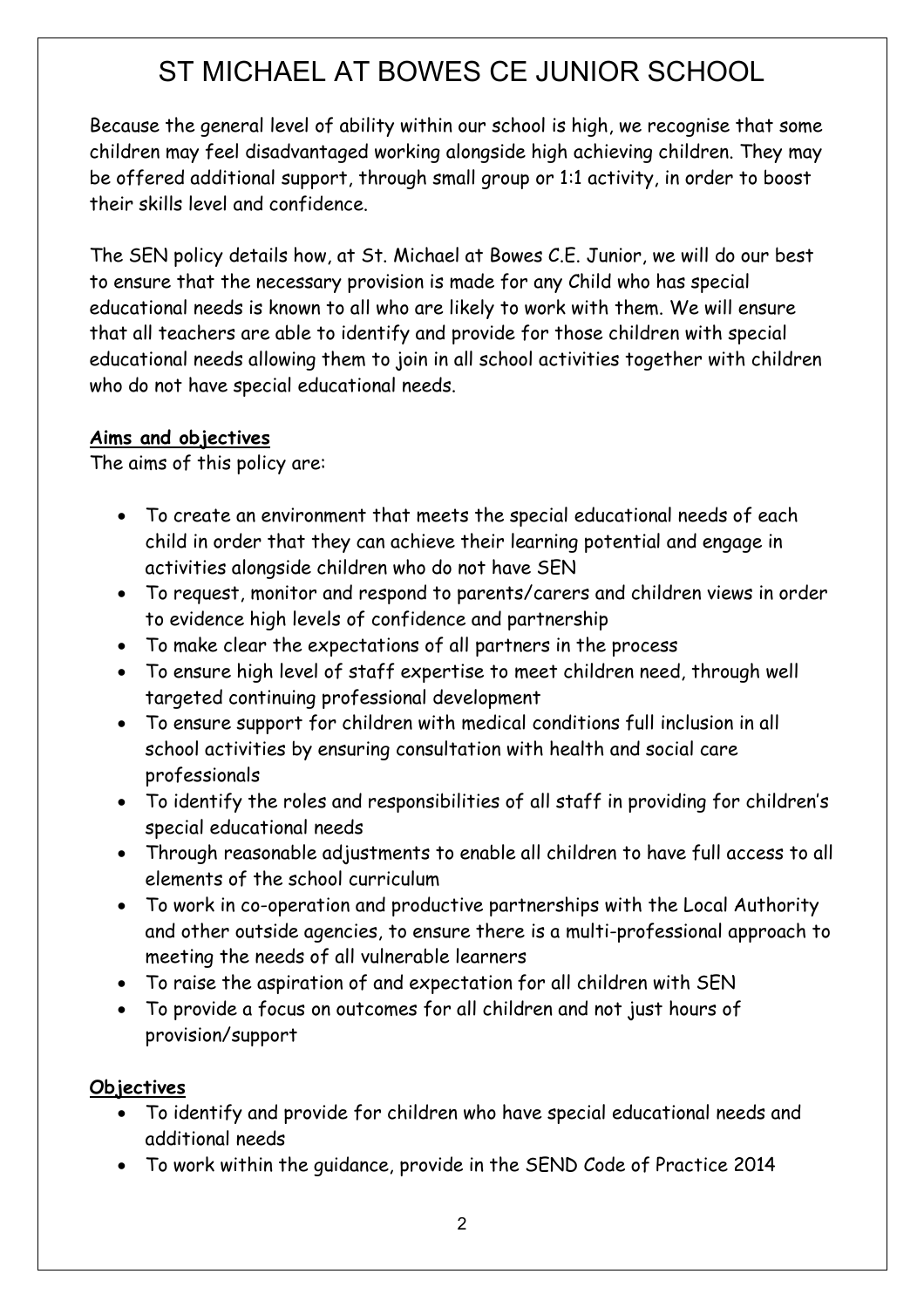- To operate a 'whole child, whole school' approach to the management and provision of support for special educational needs
- To provide a Special Educational Needs Co-ordinator (SENCO) who will work with the SEN Inclusion Policy
- To provide support and advice for all staff working with special educational needs children

### **Equal Opportunities and Inclusion**

Through all subjects we ensure that the school meets the needs of all, taking account of gender, ethnicity, culture, religion, language, sexual orientation, age, ability, disability and social circumstances. It is important that in this school we meet the diverse needs of children to ensure inclusion for all and that all children are prepared for full participation in a multi-ethnic society. We also measure and assess the impact regularly through equal access to succeeding in this subject.

### **Through appropriate curricular provision, we respect the fact that children:**

- Have different educational and behavioural needs and aspirations
- Require different strategies for learning
- Acquire, assimilate and communicate information at different rates
- Need a range of different teaching approaches and experiences

### **Teachers respond to children's need by:**

- Providing support for children who need help with communication, language and literacy
- Planning to develop children's understanding through the use of all available senses and experiences
- Planning for children's full participation in learning, and in physical and practical activities
- Helping children to manage and own their behaviour and to take part in learning effectively and safely
- Helping individuals to manage their emotions, particularly trauma or stress, and to take part in learning

### **Identification, Assessment and Provision**

Provision for children with special educational needs is a matter for the whole school the governing body, the school's head teacher's the SENCO and all other members of staff, particularly class teachers and teaching assistants, have important day-to-day responsibilities. All teachers are teachers of children with special educational needs.

The school will assess each child's current level of attainment on entry in order to ensure that they build on the patterns of learning and experience already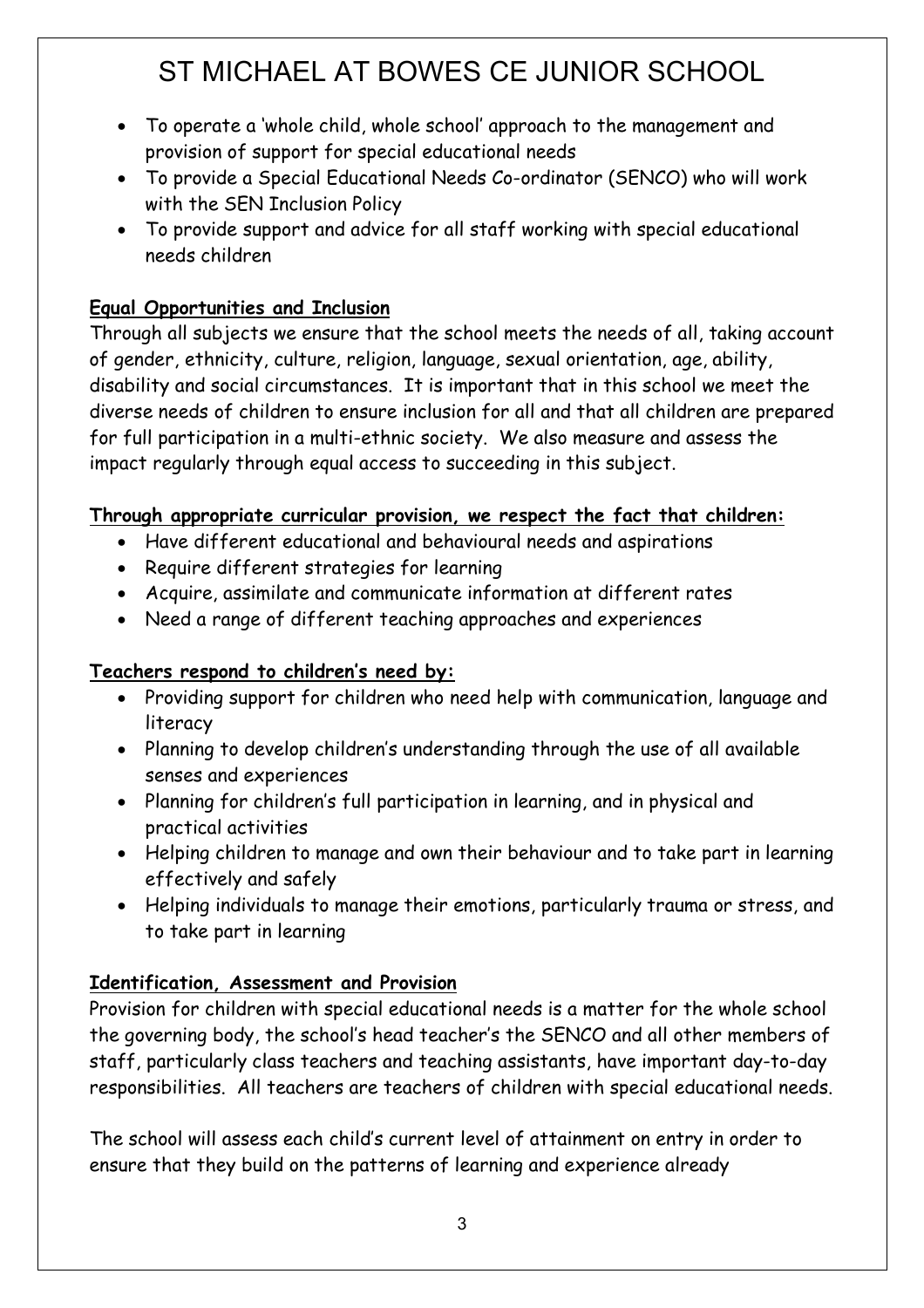established during the child's KS1 setting. If the child already has an identified special educational need, this information may be transferred from other partners and the class teacher and SENCO will use this information to:

- Provide starting points for the development of an appropriate curriculum
- Identify and focus attention on actions and outcomes to support the child within the class
- Use the assessment processes to identify any leaning difficulties
- Ensure on-going observation and assessments provide regular feedback about the child's achievements and experiences to form the basis for planning the next steps of the child's learning

The identification and assessment of the special educational needs of children whose first language is not English requires particular care. Where there is uncertainty about a particular child, a teacher will look carefully at all aspects of the child's performance in different subjects to establish whether the problems are due to limitations in their command of English or arises from special educational needs.

#### **The role of the SENCO and what Provision looks like at St. Michael at Bowes C.E. Junior School**

- Overseeing the day-to-day operation of the school's SEN policy
- Co-ordinating provision for children with SEN
- Liaising with and advising fellow teachers
- Overseeing the records of all children with SEN
- Liaising with parents of children with SEN
- Contributing to the in-service training of staff
- Liaising with local secondary school so that support is provided for Year 6 children as they prepare to transfer
- Liaising with external agencies including the LA support and educational psychology services, health and social services and voluntary bodies
- Co-ordinating and developing school based strategies for the identification and review of children with SEN
- Making regular visits to classrooms to monitor the progress of children on the SEN register

### **Training and Resources**

- In order to maintain and develop the quality of teaching and provision to respond to the strengths and needs of all children, all staff are encouraged to undertake training and development
- All teachers and support staff undertake induction on taking a post and this includes meeting with the SENCO to explain the systems and structures in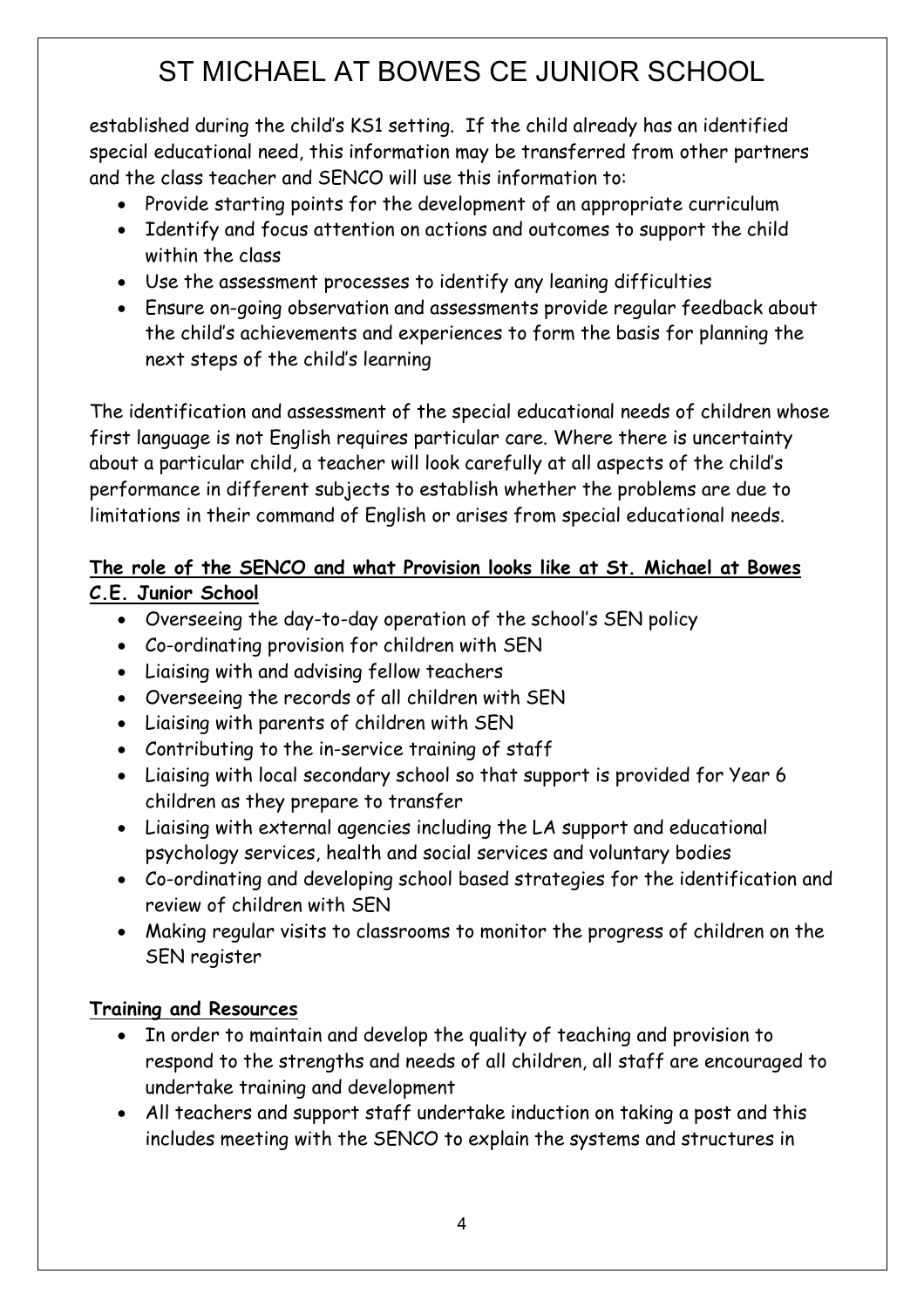place around the school's SEND provision and practice and to discuss the needs of individual children

• The school's SENCO regularly attend the LA's SENCO Conference and network meetings in order to keep up to date with local and national updates in SEND.

#### **Monitoring Children's Progress**

The school's system for observing and assessing the progress of individual children will provide information about areas where a child is not progressing satisfactorily. Under these circumstances, teachers may need to consult the SENCO to consider what else might be done. This review might lead to the conclusion that the child requires help over and above that which is normally available within the particular class or subject.

The key test of the need for action is that current rates of progress are inadequate.

Adequate progress can be identified as that which:

- Prevents the attainment gap between the child and his peers from widening
- Closes the attainment gap between the child and his peers
- Betters the child's previous rate of progress
- Ensures access to the full curriculum
- Demonstrates an improvement in self-help, social or personal skills
- Demonstrates improvements in the child's behaviour

In order to help children with special educational needs, St. Michael at Bowes C.E. Junior School will adopt a graduated response. This may see us using specialist expertise if as a school we feel that our interventions are still not having an impact on the individual. The school will record the steps taken to meet the needs of individual children through the use of an IEP (Individual Education Plan) and review sheet/provision map and the SENCO will have responsibility for ensuring that records are kept and available when needed. If we refer a child for statutory assessment/Education Health and Care Plan, we will provide the LA with a record of our work with the child to date.

When any concern is initially noticed it is the responsibility of the class teacher to take steps to address the issue. Parents may be consulted and specific intervention put in place and monitored for a period of up to 6 weeks. If no progress is noted after this time the child may be added to the school SEN register with parental permission. Teachers are accountable for the progress and development of the children in their class, including where children access support from teaching assistants or specialist staff.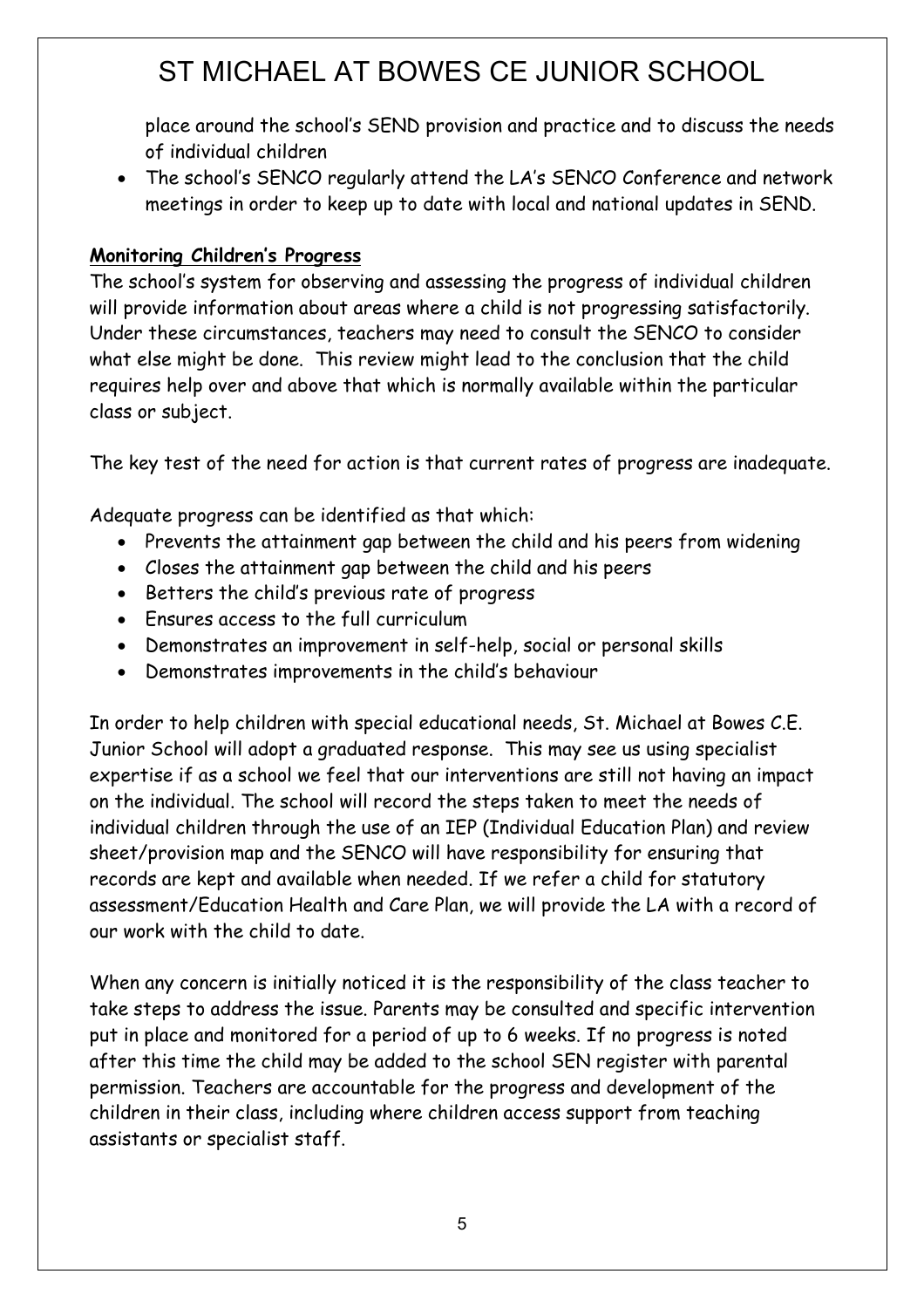The class teacher after discussion with the SENCO will then provide additional interventions that are additional to those provided as part of the school's differentiated curriculum and the child will be given individual learning targets which will be applied within the classroom. These targets will be monitored by the class teacher and teaching assistants within the class and reviewed formally with the SENCO, parents and the child.

High quality teaching, differentiated for individual children, is the first step in responding to children who have or may have SEN. Additional intervention and support cannot compensate for a lack of good quality teaching.

### **Reasons for a child being added to the SEN register may include the fact that he/she:**

- Makes little or no progress, even when teaching approaches are targeted particularly in a child's identified area of weakness
- Shows signs of difficulty in developing English or mathematics skills which result in poor attainment in some curriculum areas
- Presents persistent emotional or behaviour difficulties which are not improved by the behaviour management techniques usually employed in the school
- Has sensory or physical problems, and continues to make little or no progress, despite the provision of specialist equipment
- Has communication and/or interaction difficulties, and continues to make little or no progress

### **Criteria for exiting the SEN Register/Record**

- In discussion with parents, class teachers, teaching assistant and SENCO
- Where the child is meeting IEP targets and are achieving at national expectation levels

### **Partnership with parents**

Partnership plays a key role in enabling children with SEN to achieve their potential. Parents hold key information and have knowledge and experience to contribute to the shared view of a child's needs. All parents of children with special educational needs will be treated as partners given support to play an active and valued role in their child's education.

Children with special educational needs often have a unique knowledge of their own needs and their views about what sort of help they would like. They will be encouraged to contribute to the assessment of their needs, the review and transition process.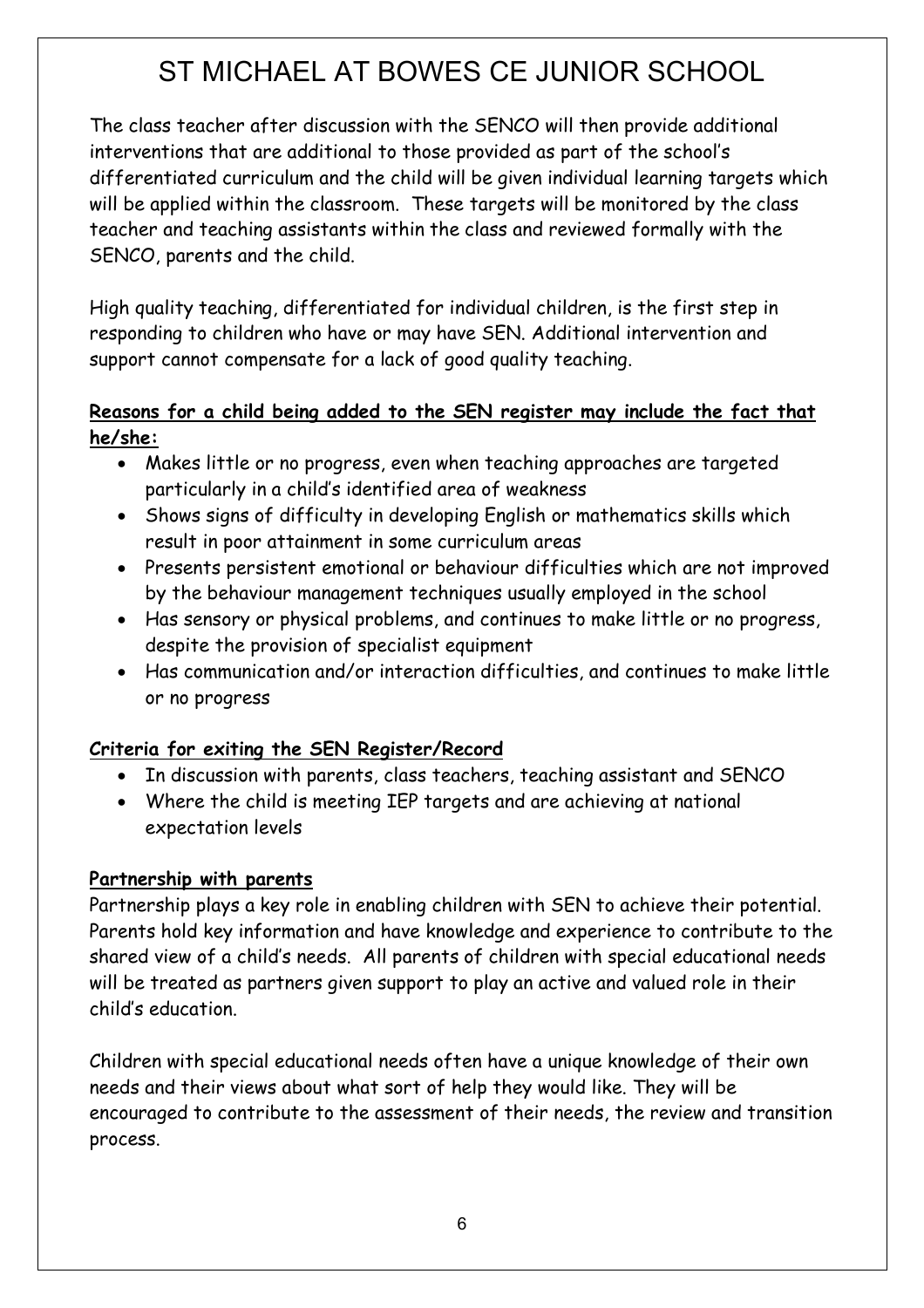The school website contains details of our policy for special educational needs, the special educational needs information report including the arrangements made for children in our school with special educational needs.

At all stages of the special needs process, the school keeps parents fully informed and involved. We take account of the wishes, feelings and knowledge of parents at all stages.

We encourage parents to make an active contribution to their child's education and have regular meetings each term to share the progress of special needs children with their parents. We inform the parents of any outside intervention, and share the process of decision-making by providing clear information relating to the education of their child.

Parents always have access to the SENCO through a school email address. In the future we are hoping to give parents and children access to the SENCO through db Primary which will have a dedicated section to Special Educational Needs.

### **The Nature of Intervention**

The SENCO and the child's class teacher will decide on the action needed to help the child progress in the light of earlier assessments. This may include:

- Differentiated learning materials or specialist equipment
- Some group or individual support, which may involve small groups of children being withdrawn to work with the SENCO; or, with (TA) teaching assistant support or Wave 3 intervention
- Extra adult time to devise/administer the nature of the planned intervention and also to monitor its effectiveness
- Staff development and training to introduce more effective strategies

After initial discussions with the SENCO, the child's class teacher will be responsible for working with the child on a daily basis and ensuring delivery of any individualised programme in the classroom. Parents will continue to be consulted and kept informed of the action taken to help their child, and of the outcome of any action. Parents will be invited to meet regularly with the class teacher and SENCO and they will have specific time slots to discuss Individual Educational Plans and progress with the SENCO on term**ly basis.**

The SENCO will support further assessment of the child where necessary, assisting in planning for their future needs in discussion with colleagues and parents.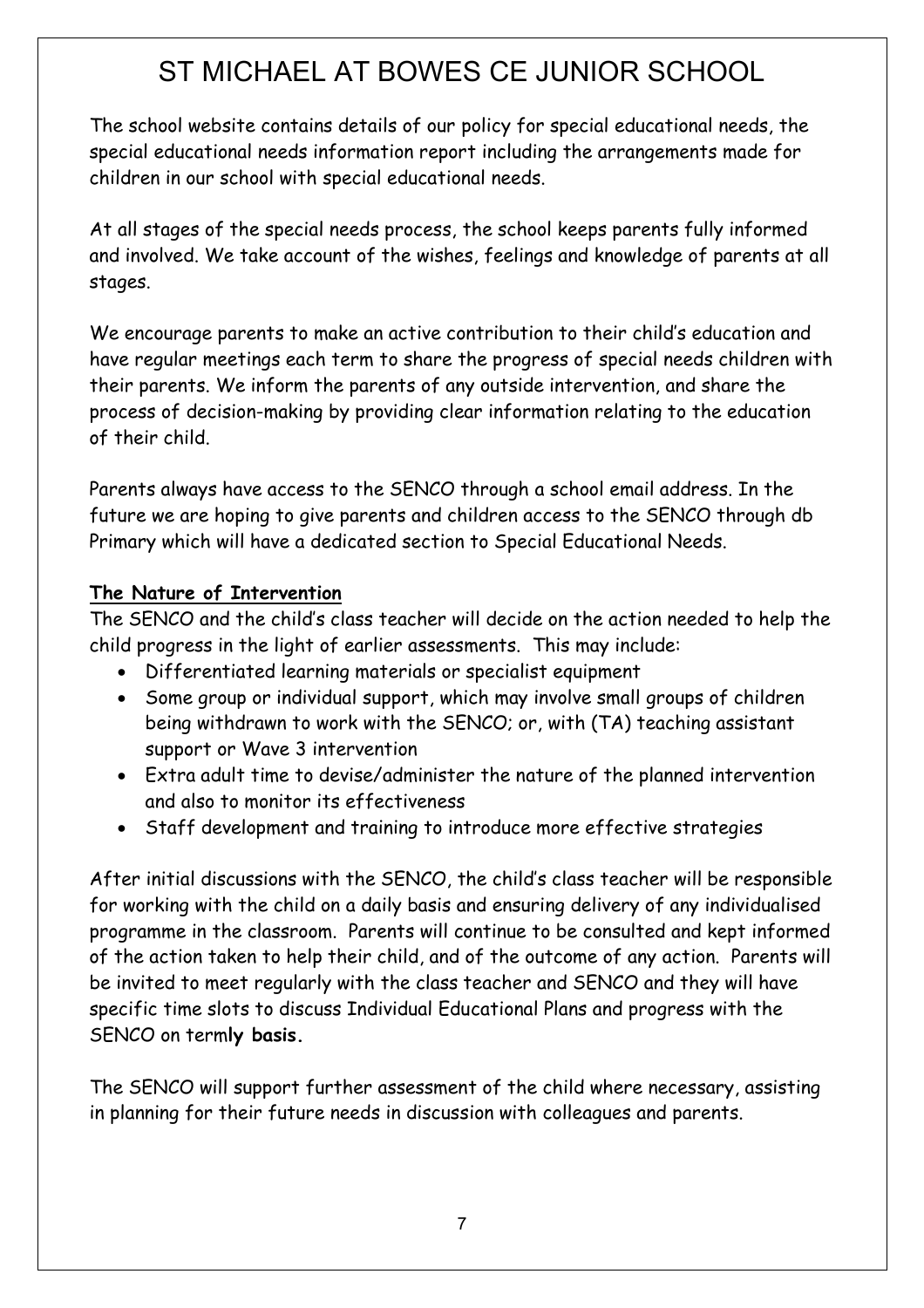### **The use of outside agencies**

These services may become involved if a child continues to make little or no progress despite considerable input and adaptations. They will use the child's records in order to establish which strategies have already been employed and which targets have previously been set.

The external specialist may act in an advisory capacity, or provide additional specialist assessment or be involved in teaching the child directly. The child's individual targets will set out strategies for supporting the child's progress. These will be implemented, at least in part, in the normal classroom setting. The delivery of the interventions recorded in the IEP continues to be the responsibility of the class teacher.

### **Outside agencies may become involved if the child:**

- Continues to make little or no progress in specific areas over a long period
- Continues working at National Curriculum expectations substantially below that expected of children of a similar age
- Continues to have difficulty in developing English and Mathematical skills
- Has emotional or behavioural difficulties which regularly and substantially interfere with the child's own learning or that of the class group
- Has sensory or physical needs and requires additional specialist equipment or regular advice or visits by a specialist service
- Has on-going communication or interaction difficulties that impede the development of social relationships and cause substantial barriers to learning
- Despite having received intervention, the child continues to fall behind the level of his peers

### **School request for Statutory Assessment or Education, Health and Care Plan – September 2014**

A request will be made by the school to the LA if the child has demonstrated significant cause for concern. The LA will be given information about the child's progress over time, and will also receive documentation in relation to the child's special educational needs and any other action taken to deal with those needs, including any resources or special arrangements put in place.

The evidence will include:

- Previous individual education plans and targets for the child
- Records of regular reviews and their outcomes
- Records of the child's health and medical history where appropriate
- National Curriculum expectations in English and Mathematics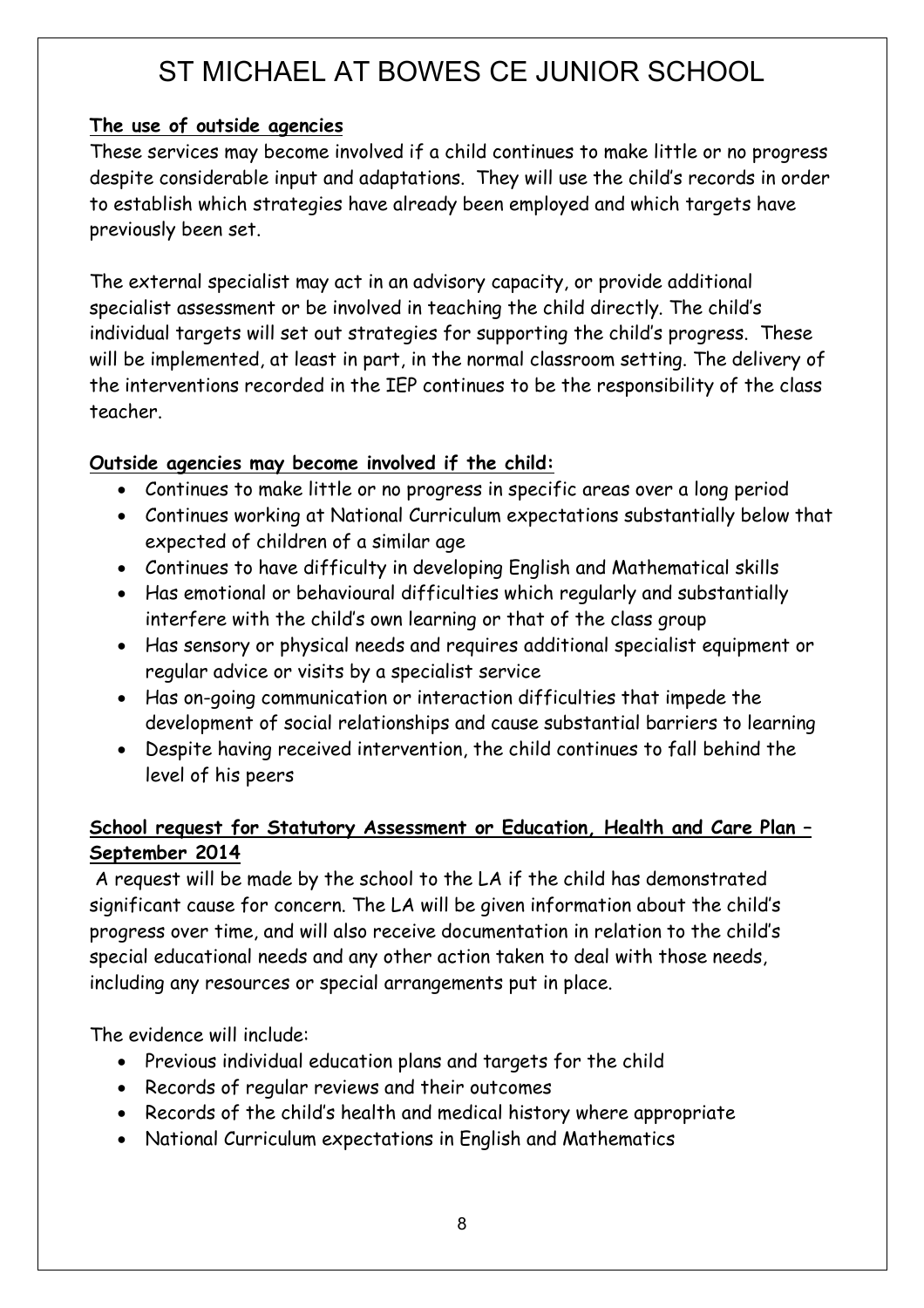- Education and other assessments, for example from an advisory specialist support teacher or educational psychologist
- View of the parents

The parents of any child who is referred for statutory assessment will be kept fully informed of the progress of the referral. Children with a statement of special educational needs will be reviewed each term in addition to the statutory annual assessment. When this coincides with transfer to secondary school, the SENCO from the secondary school will be informed of the outcome of the review.

### **Individual Education Plans**

Strategies employed to enable the child to progress will be recorded within an Individual Education Plan will include information about:

- The short term targets set for the child
- The teaching strategies to be used
- How the targets will help the child in their learning?
- What they are responsible for
- How the child can be successful?
- The review date
- Mid-point review sheets are stored on the school system and updated regularly by teachers and teaching assistant
- The child's views will be sought and taken into account, as will those of the parents, whose support is vital if progress is to be achieved and maintained

### **Access to the Curriculum**

All children have an entitlement to a broad and balanced curriculum, which is differentiated to enable children to understand the relevance and purpose of learning activities and experience levels of understanding and rates of progress that bring feelings of success and achievement.

Teachers use a range of strategies to meet children's special educational needs. Lessons have clear learning objectives and staff differentiate work appropriately, and use assessment to inform the next steps of learning all staff have received training on 'Teaching and Learning styles' and brain smart learning and this has led to members of staff planning lessons that incorporate the different learning styles that children have individual education plans, which employ a small-step approach, feature significantly in the provision that we make in the school. All children on the special needs register have an Individual Education Plan with individual targets.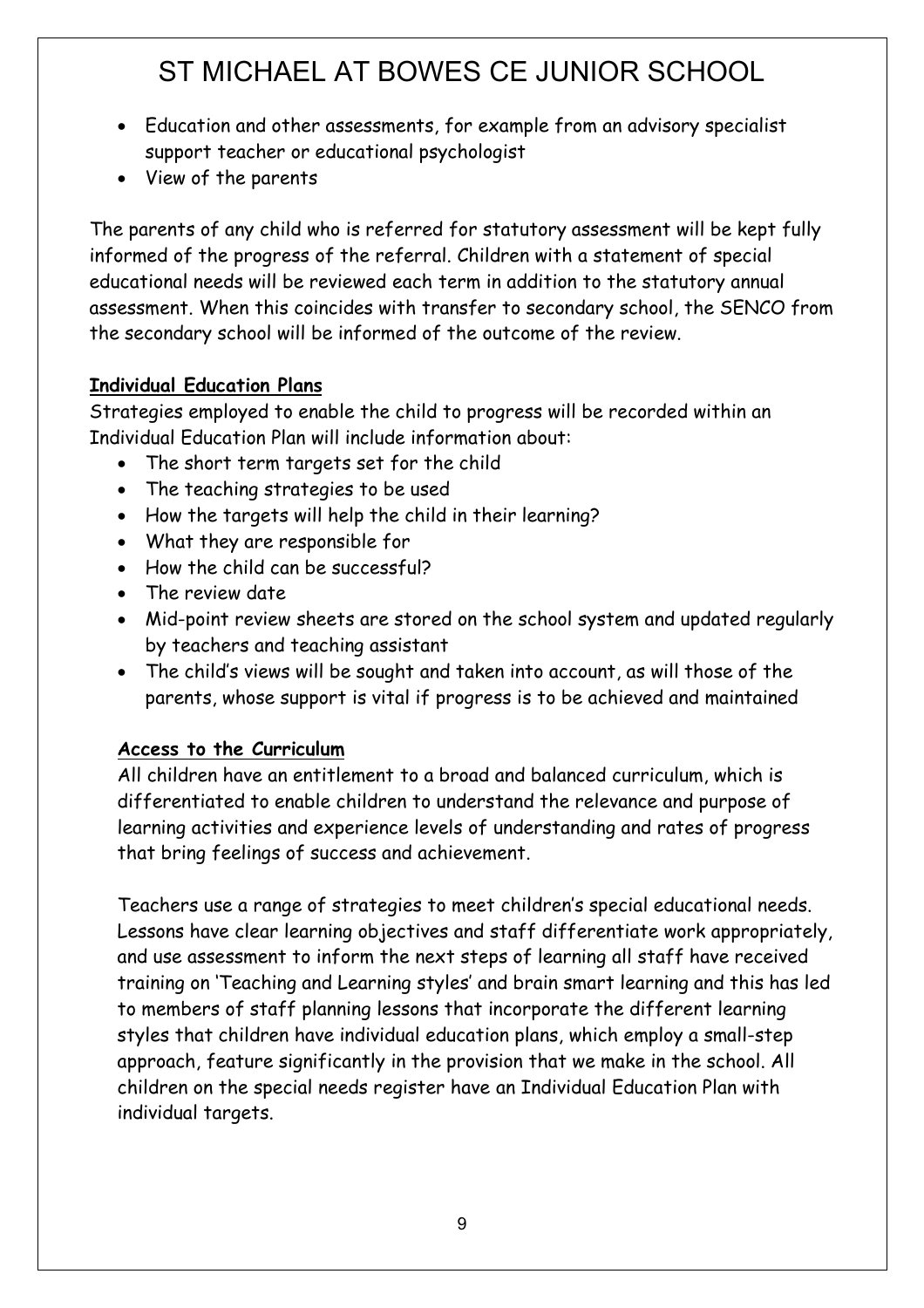We support children in a manner that acknowledges their entitlement to share the same learning experiences that their peers enjoy. Wherever possible, we do not withdraw children from the classroom situation. There are times though when, to maximise learning, we ask the children work in small groups, or in a one-to-one situation outside the classroom.

#### **Allocation of resources**

The SENCO is responsible for the operational management of the specified and agreed resourcing for special needs provision within the school, including the provision for children with statements of special educational needs and Education, Health and Care Plan.

The Headteacher informs the Governing Body of how the funding allocated to support special educational needs has been employed.

The Headteacher and the SENCO meet annually to agree on how to us funds directly related to statements.

#### **The role of the Governing Body**

The Governing Body challenges the school and its members to secure necessary provision for any child identified as having special educational needs. They ask probing questions to ensure all teachers are aware of the importance of providing for these children and ensure that funds and resources are used effectively.

The Governing Body has decided that children with special educational needs will be admitted to the school in line with the school's agreed admissions policy.

The Governing Body reviews this policy annually and considers any amendments in light of the annual review finding. The Headteacher reports the outcome of the reviews to the governing body.

#### **Monitoring and Evaluation**

The SENCO monitors the movement of the children within the SEN system in school and provides staff and governors with regular summaries of the impact of the policy on the practice of the school. They are involved in supporting teachers and in drawing up Individual Education Plans for children. The SENCO and the Headteacher hold regular meetings to review the work of the school in this area. In addition, the SENCO and named governor (Mrs Katie MacDonald-Boyle) with responsibility for special needs also hold regular meetings.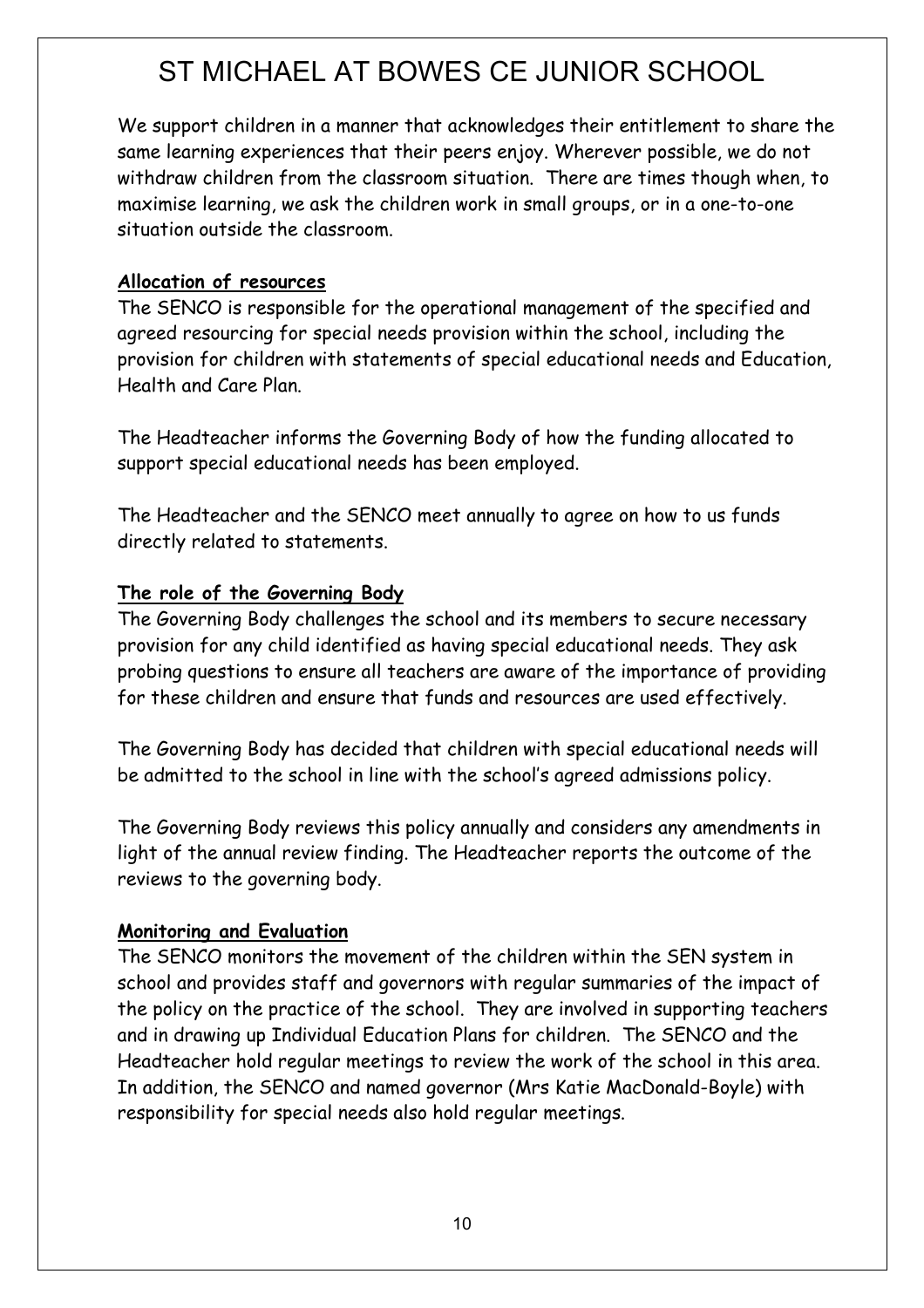### **Supporting children and families**

- Guide parents/children towards the LA local offer (Regulation 53, Part 4)
- Direct link to St. Michael at Bowes C.E. Junior School's statutory requirement to provide SEN Information Report; Regulation 51, Part 3, section 69(3) (a) of the Act
- Links with other agencies to support the family and child
- Through Admission arrangements website/school office
- Special provision made during SATs to enable children to access the tests English/Mathematic co-ordinators and SENCO are responsible for this in school
- Transition process from class to class, across Key Stage 1 (Tottenhall Infant School) and across Key 3 (Secondary School)
- Link to St. Michael at Bowes C.E. Junior School policy on managing medical conditions of children (September 2014)

### **Supporting children at school with medical conditions**

- We recognise that children at school with medical conditions should be properly supported so that they have full access to education, including school trips and physical education. Some children with medical conditions maybe disabled and where this is the case we will comply with its duties under the Equality Act 2010
- Some may also have special educational needs (SEN) and may have an Education, Health and Care Plan (EHCP) which brings together health and social care needs, as well as their special educational provision and the SEND Code of Practice (2014) is followed
	- $\triangleright$  Parents will meet with the Welfare Office and the SENCO to write a care plan
	- $\triangleright$  School nurse provide training for all staff annually on medical needs (i.e. Epi-Pin)
	- $\triangleright$  It will be review annually unless there is a change in the child's medical condition
	- Ø See Policy http://www.smab.enfield.sch.uk/media/downloads/medicalpolicy-la.pdf

### **Storing and managing information**

- All children's SEN information is stored in a locked cupboard in the SENCO's office
- When a child leaves the school, their information is forwarded onto their school in a confidential envelope